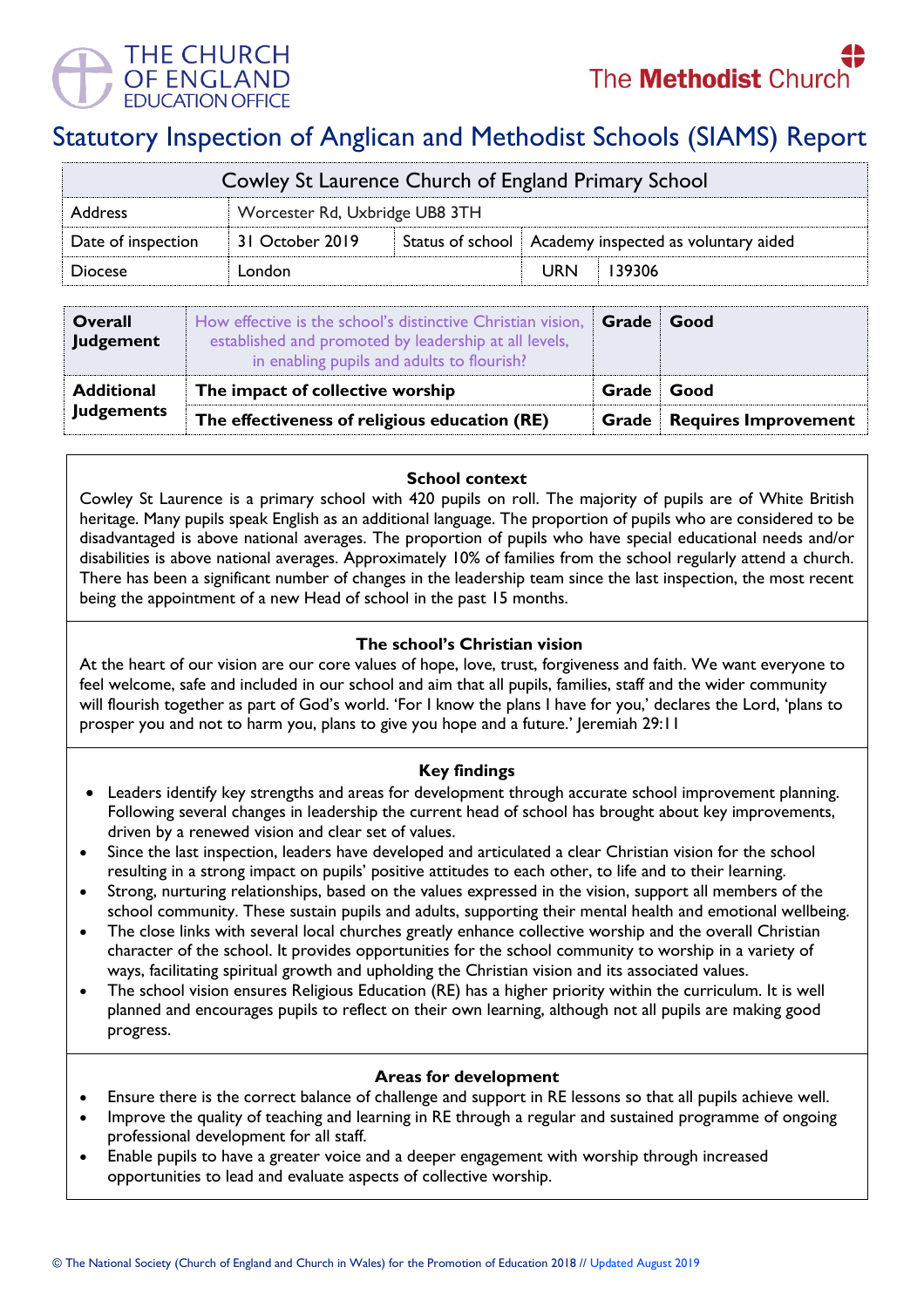How effective is the school's distinctive Christian vision, established and promoted by leadership at all levels, in enabling pupils and adults to flourish?

## **Inspection findings**

Leaders explain how the school's vision informs both the choice of, and relationships with, a range of local and global educational partners, the recent work with Kamwezi School in Uganda being an example. Leaders ensure the distinctively Christian nature of the vision is maintained, remains discernible and is effectively applied within the multi-academy trust (MAT). Governors, represented by three members of clergy, articulate how the biblical verse from Jeremiah roots the school's vision, placing 'hope' at the centre of the community. Pupils and parents share how the school's Christian vision and associated values help them to make positive choices about how they live. Pupils challenge injustice and inequality by engaging in social action projects such as a Christmas shoe box appeal. They have established a 'Green team', ensuring the school is conscious of decisions that impact on the environment.

Worship reflects the Christian vision and associated values, showing respect for and giving dignity to all, wherever they may be on their spiritual journey. The values of 'hope, love, trust, forgiveness and faith' are clearly displayed and referred to during collective worship; the impact can be seen in pupil's behaviour and relationships with one another. Worship contributes positively to the pupils spiritual and mental wellbeing. Pupils talk about how the teachings on values such as 'hope' helps them in their work and that 'forgiveness' assists them in their day to day friendships. Worship is led by a variety of clergy and staff, enabling pupils to experience a range of Anglican practices and traditions. Every act of worship is distinctly Christian in character, seeks to deepen theological understanding and provide pupils and staff with time to reflect on how it will impact on their daily lives. Members of clergy from local churches meet alongside senior leaders to plan worship. They have developed an excellent three-year worship plan which is regularly reviewed and updated. The high level of commitment and engagement from all involved has led to worship that impacts positively on the daily life of the school, and represents an outworking of the school vision. Worship allows pupils the opportunity to develop an age-appropriate understanding of complex Christian beliefs such as that of God as Father, Son and Holy Spirit. Whilst some opportunities have been provided for pupils to lead and evaluate collective worship, this is not yet systematic or fully developed. Regular opportunities for prayer are provided, with prayers displayed on classroom walls and prayer boxes used for children to express their own spiritual thoughts.

An engaging school curriculum has been developed, ensuring pupils experience exciting and relevant learning opportunities that enable them to flourish. Several examples of challenging ethical questions being used to drive the curriculum are in evidence. For example, pupils were asked to consider if the people responsible for war crimes during World War 2 should be forgiven. Pupils value learning and enjoy questioning, listening and responding creatively across a range of subjects, leading to increased opportunities for their spiritual development. Pupils at this school make broadly average progress. The school recognises this and has set targets to ensure that all pupils, including vulnerable groups, flourish.

Pupils and adults feel confident to express their views and say they are listened to and are given opportunities to participate in school decisions. Governors and staff identify correctly that there is a strong culture of support in the school which has been enhanced in recent years, enabling adults and pupils to flourish as an outworking of the school vision, 'plans to give you hope and a future'. There are effective procedures in place to ensure that pupils are protected from all types of bullying and that any incidents that do occur are dealt with effectively and are appropriately recorded. Policies, along with equalities objectives are well maintained and as a result impact positively on the wellbeing of staff and pupils. This can be seen in the provision of a counselling service offered to staff and prominently displayed throughout the school. Staff feel well supported by senior leaders who live out the values of the school by showing compassion and support during times of illness or bereavement. There has been a shift in ethos as a result of the vision and its outworking by the head of school. Investment in staff training has had a positive impact on staff feeling confident and valued in their roles. Well planned induction and mentoring provides an effective support network to staff at all levels. Pupils are well supported through the 'Switch' programme which helps prepare them for secondary school.

Leaders and governors ensure that there is now an ongoing process in place that evaluates the effectiveness of the school as a church school. This process ensures that both policy and practice continue to reflect the vision for the school, demonstrating that school leaders have taken effective action since the last inspection.